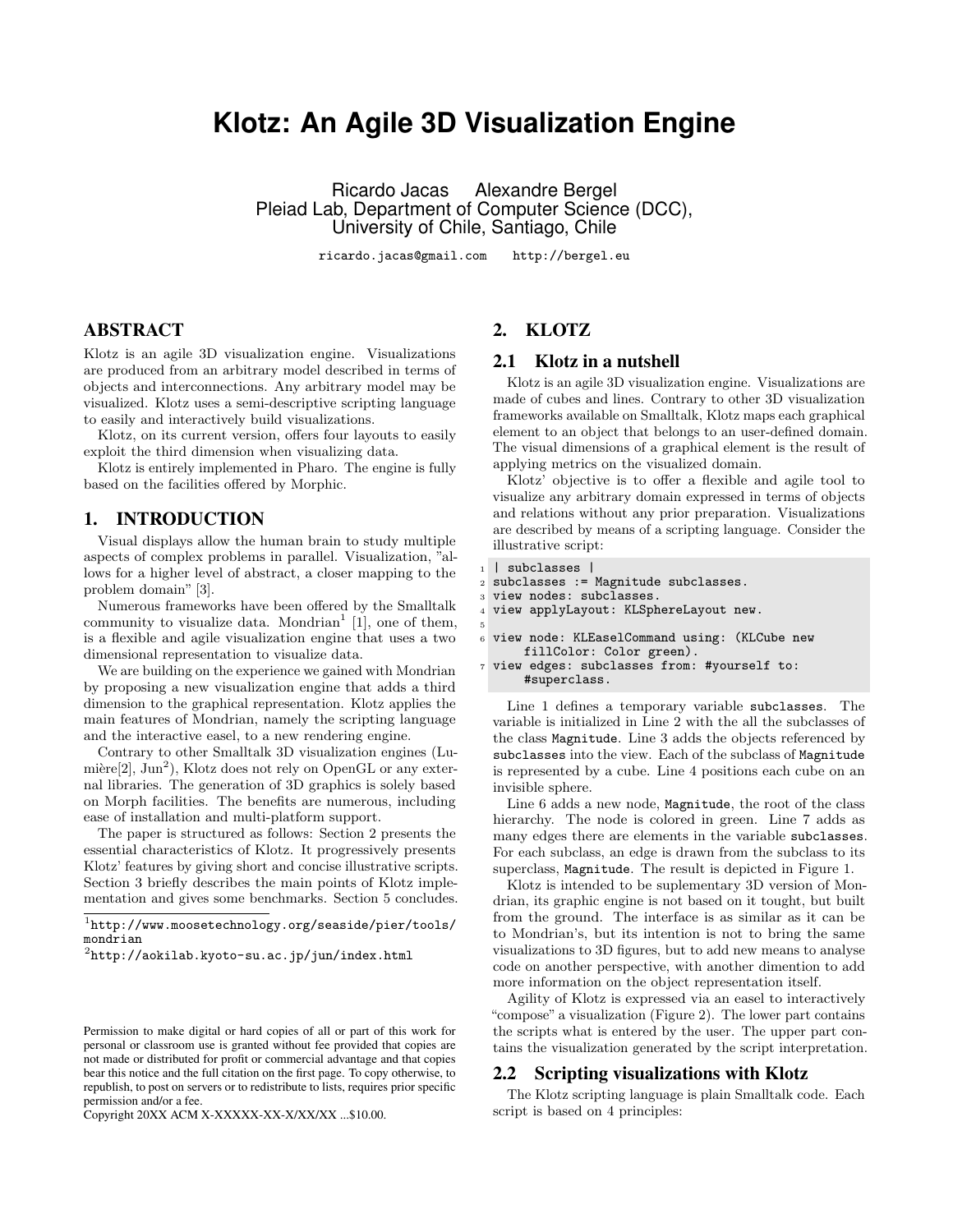<span id="page-1-0"></span>

Figure 1: Magnitude subclasses.

- Elements composing the visualization are represented as nodes. Each node may have a shape and color that reflect some characteristics of the represented node.
- Relations between elements are represented with *edges*. The color and width of a shape depend on some arbitrary characteristics of connected objects.
- Elements may be ordered using *layouts*. A layout may use edges to direct the ordering.
- Containment is expressed with a *view*, an object that enables the construction of the visualization by offering numerous methods.

The scripting language supports 4 different ways of defining nodes. The message node: creates an individual node using some default visual properties (colored in blue, thin black border line). A variant of it is nodes: to add multiple nodes in one single instruction. The script

```
view node: Magnitude.
view node: Number.
view node: Time
```
is equivalent to

#### view nodes: { Magnitude. Number . Time}

The result is shown in Figure [3.](#page-1-2)

The visual representation may be particularized according to some characteristics of the provided nodes. The message node:using: and nodes:using: allow graphical cube to be customized with metrics computed on the represented model. Consider the example, depicted in Figure [4:](#page-2-0)

```
view nodes: Magnitude subclasses using: (KLCube
    new height: #numberOfInstanceVariables)
```
The message numberOfInstanceVariables is sent to each of Magnitude's subclasses. The result of numberOfInstance-Variables defines the height of the node.

The methods edge:from:to: and edges:from:to: use default black and thin line shape offered by the view. Figure [5](#page-2-1) shows the result of the script:

<span id="page-1-1"></span>

Figure 2: The Klotz Easel

<span id="page-1-2"></span>

Figure 3: Magnitude, Number and Time.

```
view nodes: Magnitude subclasses.
view edges: (Magnitude subclasses) from: #yourself
     to: MetacelloVersionNumber
```
The message edges:  $domain$  from:  $fromSelectorOrBlock$ to:  $to SelectorOrBlock$  constructs an edge for each element of the domain. The source code is the result of evaluating fromSelectorOrBlock on the considered node and the target is obtained by evaluating toSelectorOrBlock. One-arg blocks and symbols are equally accepted.

#### 2.3 The third dimension

Visualizations in third dimensions convey a "feeling of immersion" that Klotz is intensively exploiting. A number of tools and options are offered by either the visualization or the easel.

#### *Light intensity.*

A visualization contains one unique light, a white light located at the same position than the camera. The light intensity on a face is at its maximum when the face is orthogonal to the camera. When a surface of the face is close to be lined up with a light ray, the face is dark.

#### *Emphasizing the perspective.*

Perspective is the way a solid object is drawn on a twodimensional surface so as to give the right impression of their height, width and depth. Our experience shows that it is difficult to precisely compare element positions when closely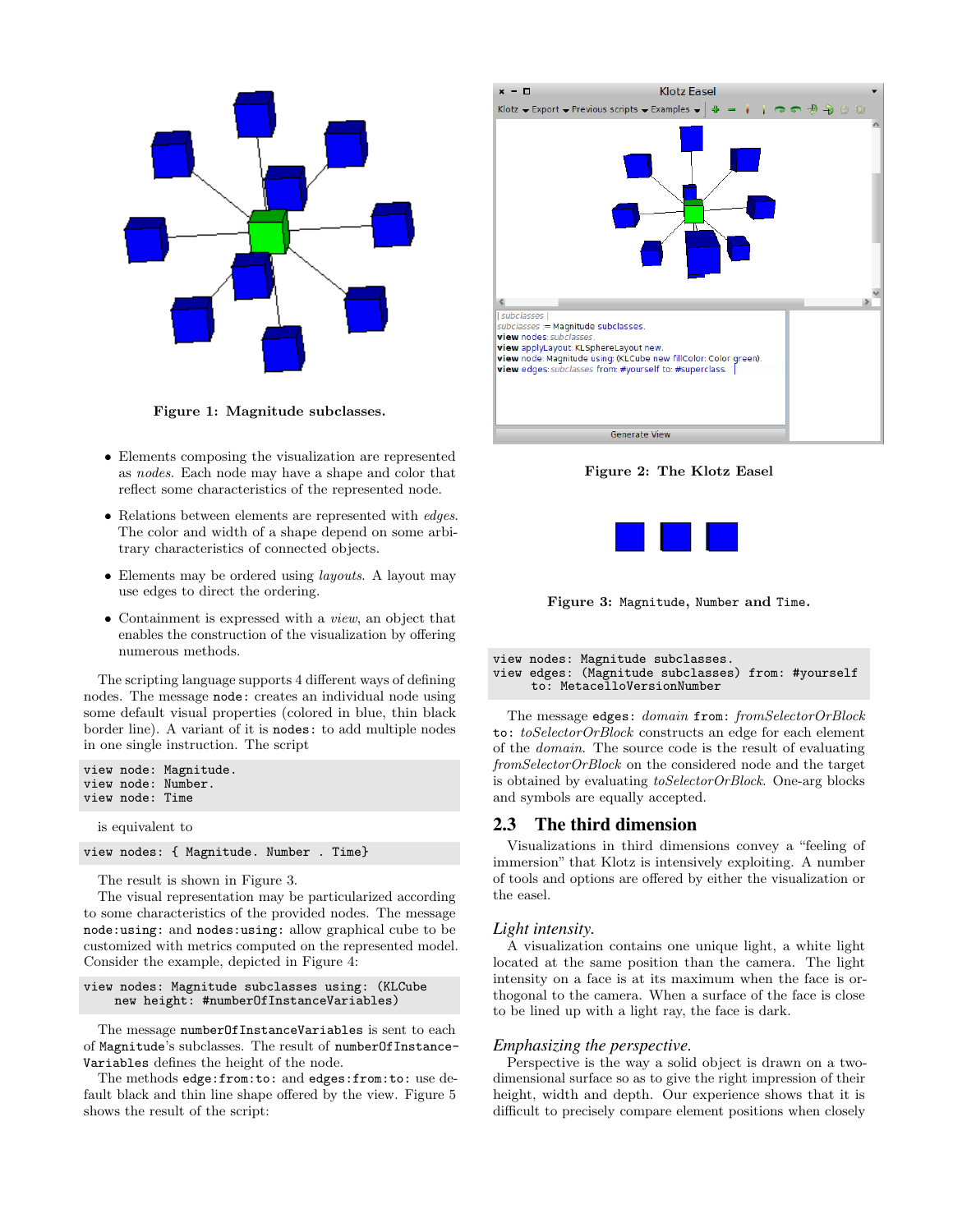<span id="page-2-0"></span>

Figure 4: Magnitude subclasses, the heights shows the number of instance variables.

<span id="page-2-1"></span>

Figure 5: Basic edges



<span id="page-2-2"></span>

Figure 6: Emphasizing the perspective

Figure [6](#page-2-2) illustrates this situation with a slight variation in the perspective.

#### *Controlling the camera.*

A user looks at a visualization through the view camera. The easel offers six commands to rotate and move the camera along every axis.

#### *Layout.*

Nodes are ordered using a layout. The default layout that is used when no other is specified is the horizontal line layout. A layout is specified using the message applyLayout:. Four additional layouts are available: cube layout, sphere layout, block layout, and scatterplot layout.

Cube Layout: This layout orders the nodes in a threedimensional cube.

```
view
   nodes: Magnitude withAllSubclasses
   using: (KLCube new width:
    #numberOfInstanceVariables).
view applyLayout: (KLCubeLayout new).
```
Sphere Layout: nodes are located on the surface of a sphere, centered on the center of the view. The following example places all the subclasses of Magnitude on a sphere (Figure [8\)](#page-2-3):



Figure 7: Cube Layout

<span id="page-2-3"></span>

Figure 8: Sphere Layout

```
view nodes: Magnitude subclasses.
view applyLayout: KLSphereLayout new.
view
  node: Magnitude
   using: (KLCube new fillColor: Color green).
view
   edges: Magnitude subclasses
   from: #yourself
   to: #superclass.
```
Block Layout: nodes are hierarchically grouped and organized on a surface. Each group is uniquely colored. The assigned color is randomly chosen if none is specified in the shape.

The following script visualizes the structure of Klotz (Figure [9\)](#page-3-1):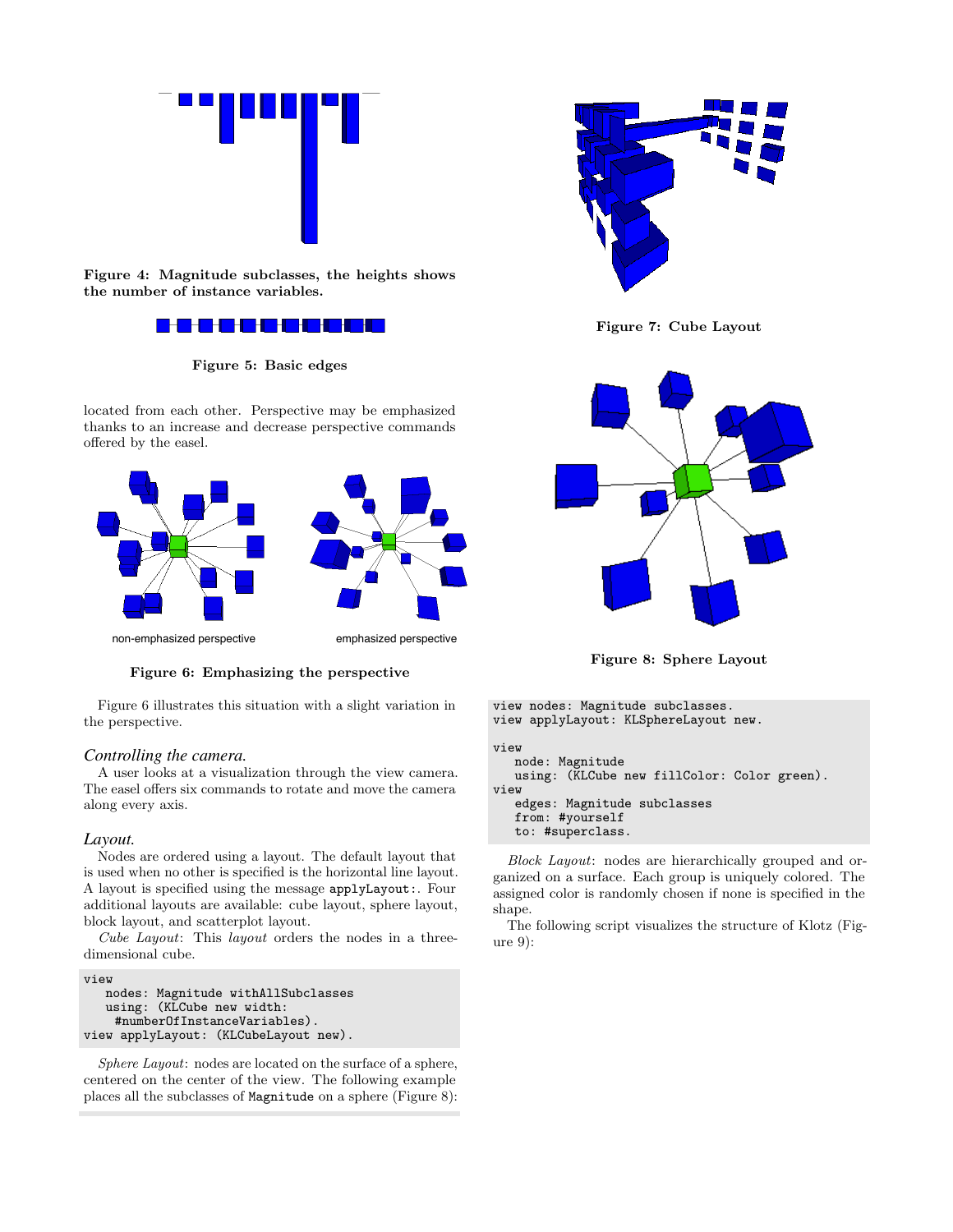<span id="page-3-1"></span>

Figure 9: Block Layout

```
| shape packages block |
shape := KLCube new
            height: #numberOfInstanceVariables.
packages :=
   PackageInfo allPackages
      select: [:pak | pak packageName
                  matches: 'Klotz-*'].
block := KLBlockLayout new.
packages do: [ :pak |
   block with:
      {view nodes: pak classes using: shape } ].
view applyLayout: block
```
The script gives a randomly chosen color to each package of Klotz. The color is used to paint the classes of each

package. Each node is a colored class. The height represents the number of attributes. Scatterplot layout: nodes may be located on a three di-

mensional Cartesian. Each node has a 3d coordinate that is determined from applying three metric on the represented model. The following script plots each class of the Klotz-Kernel package along its number of attributes, number of methods (Figure [10\)](#page-3-2):

```
view nodes:
   ((PackageInfo named:'Klotz-Kernel') classes).
view applyLayout:
(KLScatterCubeLayout new
    "blue line"
    x: [:cls | cls numberOfLinesOfCode / 1000];
    y: #numberOfInstanceVariables; "red line"
    z: #numberOfMethods) "green line"
```
# <span id="page-3-0"></span>3. IMPLEMENTATION

Klotz is freely available from [http://squeaksource.com/](http://squeaksource.com/Klotz.html) [Klotz.html](http://squeaksource.com/Klotz.html)

The current version of Klotz, yet not optimized, provides support up to 1000 *nodes* on screen, as well as, 1000 *edges* between these nodes.

As shown in Figure [11,](#page-3-3) the time taken for the easel to render a scene with the default horizontal line layout is almost proportional with the quantity of nodes and edges.

On Figure [12](#page-4-4) illustrates the linear resource taken by the layouts.

The Klotz graphic engine its based on the construction

<span id="page-3-2"></span>

Figure 10: The Klotz Kernel Package

<span id="page-3-3"></span>

Figure 11: Benchmark (quantity vs time[ms]) for few nodes/edges

of polygons that are later rendered as regular 2D Morphs. These polygons vertices are calculated using tridimentional vectors with absolute coordinates, and using matrices to produce each transformation (from zooming to the perspective transformation into 2D points). The 3D shapes are also basically optimised, the hidden faces (calculated to some point by need) are not rendered. These calculations, easy as they sound, are often troublesome since calculation for coordinates requires decent, and fast, calculations that sometimes can show perfectly reasonable results in theory (like a point located on the infinity) that must be taken care with proper aproximations, wich must also fix the not accurate aproximations made by the Integer/Float classes.

The Klotz graphic generation solely uses Morph facilities. The most common approach to visualize 3D graphics is to use OpenGL, a reference in the field. We deliberately decided to not use OpenGL for a number of practical reasons:

- OpenGL is distributed as a set of natives libraries, depending on the operating system. Libraries are accessed within Pharo using FFI or Alien, two technologies that interoperate with native libraries. Unfortunately, the recent advances with the Pharo virtual machine significantly reduced the usability of accessing external libraries.
- The visualizations produced with Mondrian rarely go